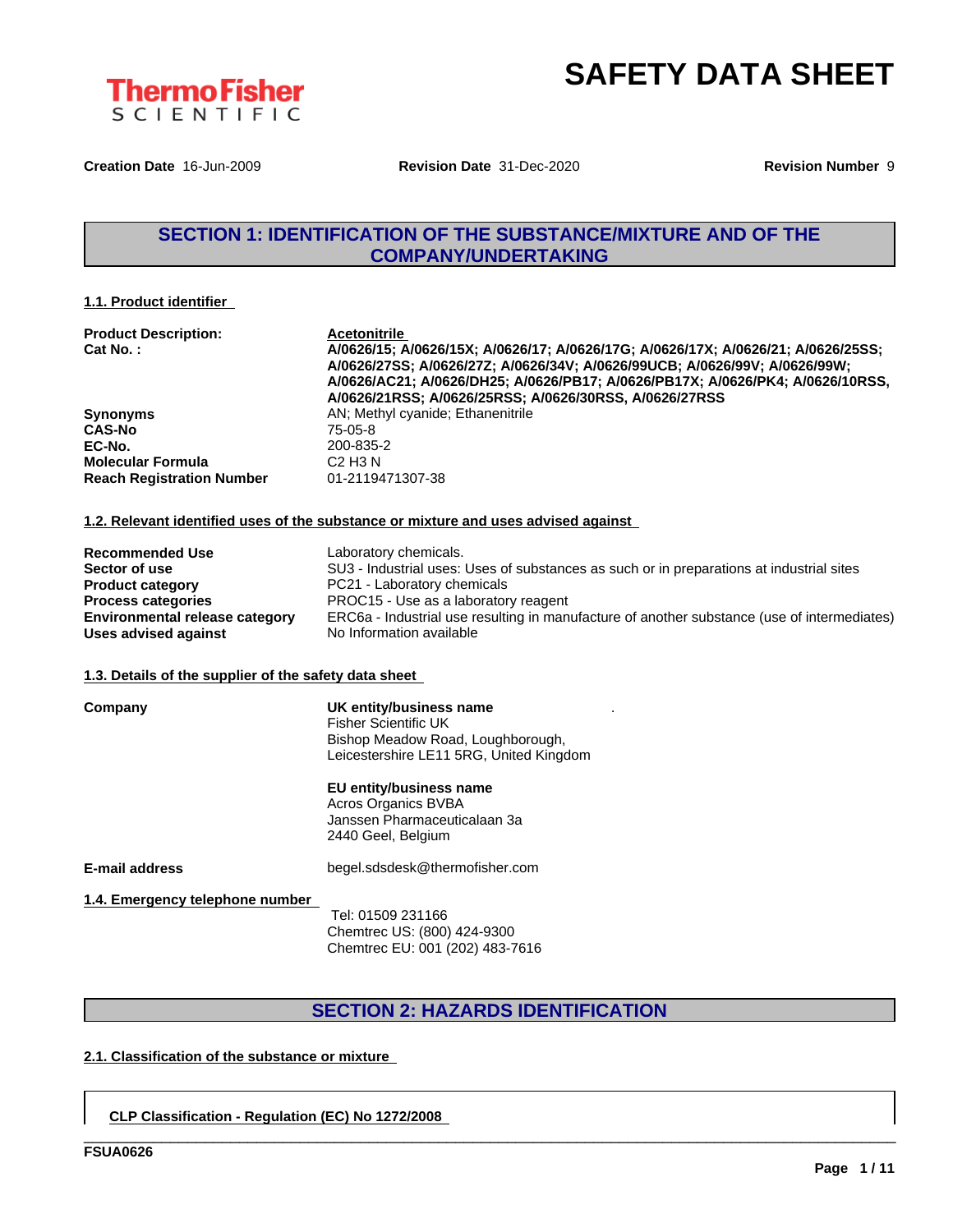#### **Physical hazards**

#### **Health hazards**

Acute oral toxicity Category 4 (H302) Acute dermal toxicity Category 4 (H312) Acute Inhalation Toxicity - Vapors Category 4 (H332) Serious Eye Damage/Eye Irritation **Category 2 (H319)** Category 2 (H319)

**Environmental hazards** Based on available data, the classification criteria are not met

*Full text of Hazard Statements: see section 16*

#### **2.2. Label elements**



**Signal Word Danger**

#### **Hazard Statements**

H225 - Highly flammable liquid and vapor

H302 + H312 + H332 - Harmful if swallowed, in contact with skin or if inhaled

H319 - Causes serious eye irritation

#### **Precautionary Statements**

P280 - Wear protective gloves/protective clothing/eye protection/face protection P301 + P312 - IF SWALLOWED: Call a POISON CENTER or doctor/physician if you feel unwell P302 + P352 - IF ON SKIN: Wash with plenty of soap and water

P304 + P340 - IF INHALED: Remove victim to fresh air and keep atrest in a position comfortable for breathing

P305 + P351 + P338 - IF IN EYES: Rinse cautiously with water for several minutes. Remove contact lenses, if present and easy to do. Continue rinsing

P210 - Keep away from heat, hot surfaces, sparks, open flames and other ignition sources. No smoking

#### **2.3. Other hazards**

Substance is not considered persistent, bioaccumulative and toxic (PBT) / very persistent and very bioaccumulative (vPvB)

Toxicity to Soil Dwelling Organisms Toxic to terrestrial vertebrates

**SECTION 3: COMPOSITION/INFORMATION ON INGREDIENTS**

\_\_\_\_\_\_\_\_\_\_\_\_\_\_\_\_\_\_\_\_\_\_\_\_\_\_\_\_\_\_\_\_\_\_\_\_\_\_\_\_\_\_\_\_\_\_\_\_\_\_\_\_\_\_\_\_\_\_\_\_\_\_\_\_\_\_\_\_\_\_\_\_\_\_\_\_\_\_\_\_\_\_\_\_\_\_\_\_\_\_\_\_\_\_

#### **3.1. Substances**

**FSUA0626**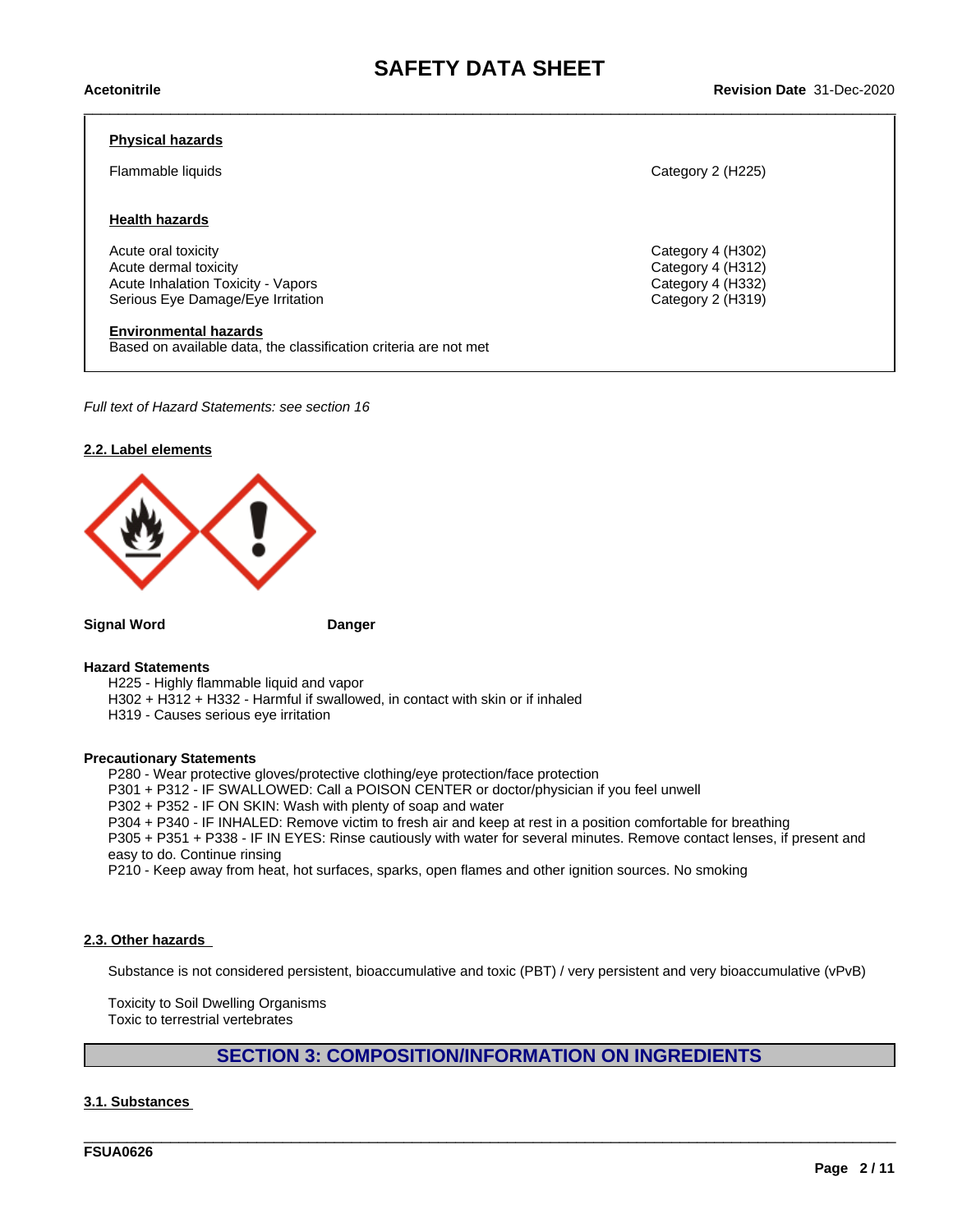| Component    | <b>CAS-No</b> | EC-No.    | Weight % | CLP Classification - Regulation (EC) No<br>1272/2008                                                            |
|--------------|---------------|-----------|----------|-----------------------------------------------------------------------------------------------------------------|
| Acetonitrile | 75-05-8       | 200-835-2 | >95      | Flam. Lig. 2 (H225)<br>Acute Tox. 4 (H302)<br>Acute Tox. 4 (H312)<br>Eye Irrit. 2 (H319)<br>Acute Tox. 4 (H332) |

| <b>Reach Registration Number</b> | 01-2119471307-38 |
|----------------------------------|------------------|

*Full text of Hazard Statements: see section 16*

# **SECTION 4: FIRST AID MEASURES**

#### **4.1. Description of first aid measures**

| <b>General Advice</b>                                            | Immediate medical attention is required. Show this safety data sheet to the doctor in<br>attendance.                                                                                                                                                                                                                                                                            |
|------------------------------------------------------------------|---------------------------------------------------------------------------------------------------------------------------------------------------------------------------------------------------------------------------------------------------------------------------------------------------------------------------------------------------------------------------------|
| <b>Eye Contact</b>                                               | Rinse immediately with plenty of water, also under the eyelids, for at least 15 minutes.<br>Immediate medical attention is required.                                                                                                                                                                                                                                            |
| <b>Skin Contact</b>                                              | Wash off immediately with plenty of water for at least 15 minutes. Immediate medical<br>attention is required.                                                                                                                                                                                                                                                                  |
| Ingestion                                                        | Do NOT induce vomiting. Call a physician or poison control center immediately.                                                                                                                                                                                                                                                                                                  |
| <b>Inhalation</b>                                                | Remove to fresh air. If breathing is irregular or stopped, administer artificial respiration. Do<br>not use mouth-to-mouth method if victim ingested or inhaled the substance; give artificial<br>respiration with the aid of a pocket mask equipped with a one-way valve or other proper<br>respiratory medical device. Immediate medical attention is required.               |
| Self-Protection of the First Aider                               | Remove all sources of ignition. Use personal protective equipment as required. Ensure that<br>medical personnel are aware of the material(s) involved, take precautions to protect<br>themselves and prevent spread of contamination.                                                                                                                                           |
| 4.2. Most important symptoms and effects, both acute and delayed |                                                                                                                                                                                                                                                                                                                                                                                 |
|                                                                  | Difficulty in breathing. Symptoms of overexposure may be headache, dizziness, tiredness,<br>nausea and vomiting: Metabolism may release cyanide, which may result in headache,<br>dizziness, weakness, collapse, unconsciousness, and possible death: Inhalation of high<br>vapor concentrations may cause symptoms like headache, dizziness, tiredness, nausea<br>and vomiting |
|                                                                  | 4.3. Indication of any immediate medical attention and special treatment needed                                                                                                                                                                                                                                                                                                 |
| <b>Notes to Physician</b>                                        | Treat symptomatically. The effects may be delayed therefore medical observation is<br>essential. Effects may be delayed 7 to 10 hours. May be metabolized to cyanide which in<br>turn acts by inhibiting cytochrome oxidase impairing cellular respiration.                                                                                                                     |
|                                                                  | <b>SECTION 5: EIREFIGHTING MEASLIRES</b>                                                                                                                                                                                                                                                                                                                                        |

### **SECTION 5: FIREFIGHTING MEASURES**

\_\_\_\_\_\_\_\_\_\_\_\_\_\_\_\_\_\_\_\_\_\_\_\_\_\_\_\_\_\_\_\_\_\_\_\_\_\_\_\_\_\_\_\_\_\_\_\_\_\_\_\_\_\_\_\_\_\_\_\_\_\_\_\_\_\_\_\_\_\_\_\_\_\_\_\_\_\_\_\_\_\_\_\_\_\_\_\_\_\_\_\_\_\_

### **5.1. Extinguishing media**

#### **Suitable Extinguishing Media**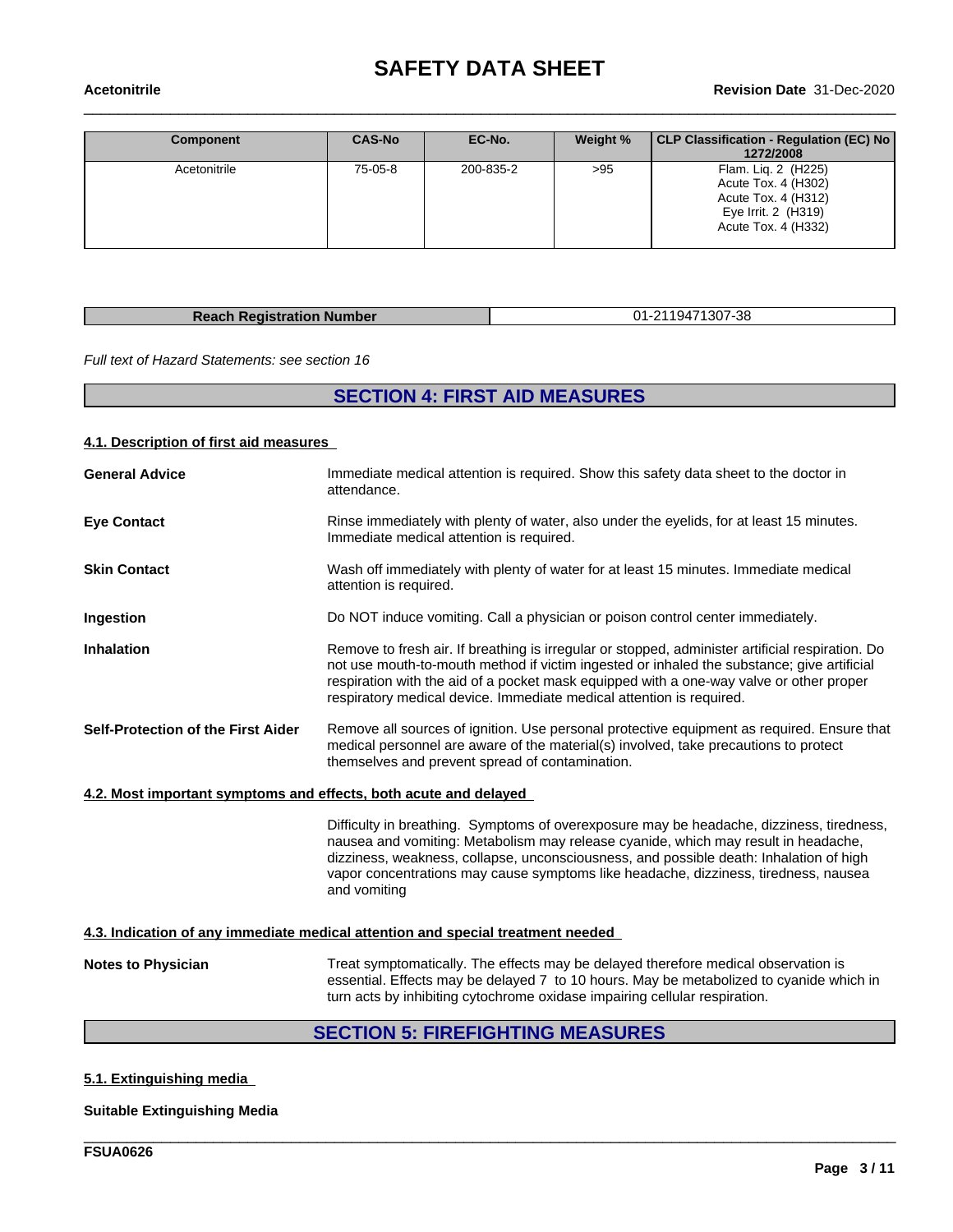Water spray. CO<sub>2</sub>, dry chemical, dry sand, alcohol-resistant foam. Water mist may be used to cool closed containers.

#### **Extinguishing media which must not be used for safety reasons**

Do not use a solid water stream as it may scatter and spread fire.

#### **5.2. Special hazards arising from the substance or mixture**

Flammable. Vapors may form explosive mixtures with air. Vapors may travel to source of ignition and flash back. Containers may explode when heated. Vapors may form explosive mixtures with air.

#### **Hazardous Combustion Products**

Hydrogen cyanide (hydrocyanic acid), Nitrogen oxides (NOx), Carbon monoxide (CO), Carbon dioxide (CO2).

#### **5.3. Advice for firefighters**

As in any fire, wear self-contained breathing apparatus pressure-demand, MSHA/NIOSH (approved or equivalent) and full protective gear. Thermal decomposition can lead to release of irritating gases and vapors.

### **SECTION 6: ACCIDENTAL RELEASE MEASURES**

#### **6.1. Personal precautions, protective equipment and emergency procedures**

Remove all sources of ignition. Take precautionary measures against static discharges. Evacuate personnel to safe areas. Keep people away from and upwind of spill/leak. Ensure adequate ventilation. Use personal protective equipment as required.

#### **6.2. Environmental precautions**

Should not be released into the environment. See Section 12 for additional Ecological Information.

#### **6.3. Methods and material for containment and cleaning up**

Remove all sources of ignition. Take precautionary measures against static discharges. Provide adequate ventilation. Use spark-proof tools and explosion-proof equipment. Soak up with inert absorbent material. Keep in suitable, closed containers for disposal. Prevent product from entering drains.

#### **6.4. Reference to other sections**

Refer to protective measures listed in Sections 8 and 13.

## **SECTION 7: HANDLING AND STORAGE**

#### **7.1. Precautions for safe handling**

Wear personal protective equipment/face protection. Ensure adequate ventilation. Keep away from open flames, hot surfaces and sources of ignition. Take precautionary measures against static discharges. Do not get in eyes, on skin, or on clothing. Do not breathe mist/vapors/spray. Use spark-proof tools and explosion-proof equipment. Use only non-sparking tools. To avoid ignition of vapors by static electricity discharge, all metal parts of the equipment must be grounded.

#### **Hygiene Measures**

When using do not eat, drink or smoke. Provide regular cleaning of equipment, work area and clothing.

#### **7.2. Conditions for safe storage, including any incompatibilities**

Keep container tightly closed in a dry and well-ventilated place. Keep away from heat, sparks and flame. Flammables area.

\_\_\_\_\_\_\_\_\_\_\_\_\_\_\_\_\_\_\_\_\_\_\_\_\_\_\_\_\_\_\_\_\_\_\_\_\_\_\_\_\_\_\_\_\_\_\_\_\_\_\_\_\_\_\_\_\_\_\_\_\_\_\_\_\_\_\_\_\_\_\_\_\_\_\_\_\_\_\_\_\_\_\_\_\_\_\_\_\_\_\_\_\_\_

#### **Technical Rules for Hazardous Substances (TRGS) 510 Storage Class (LGK) (Germany)** Class 3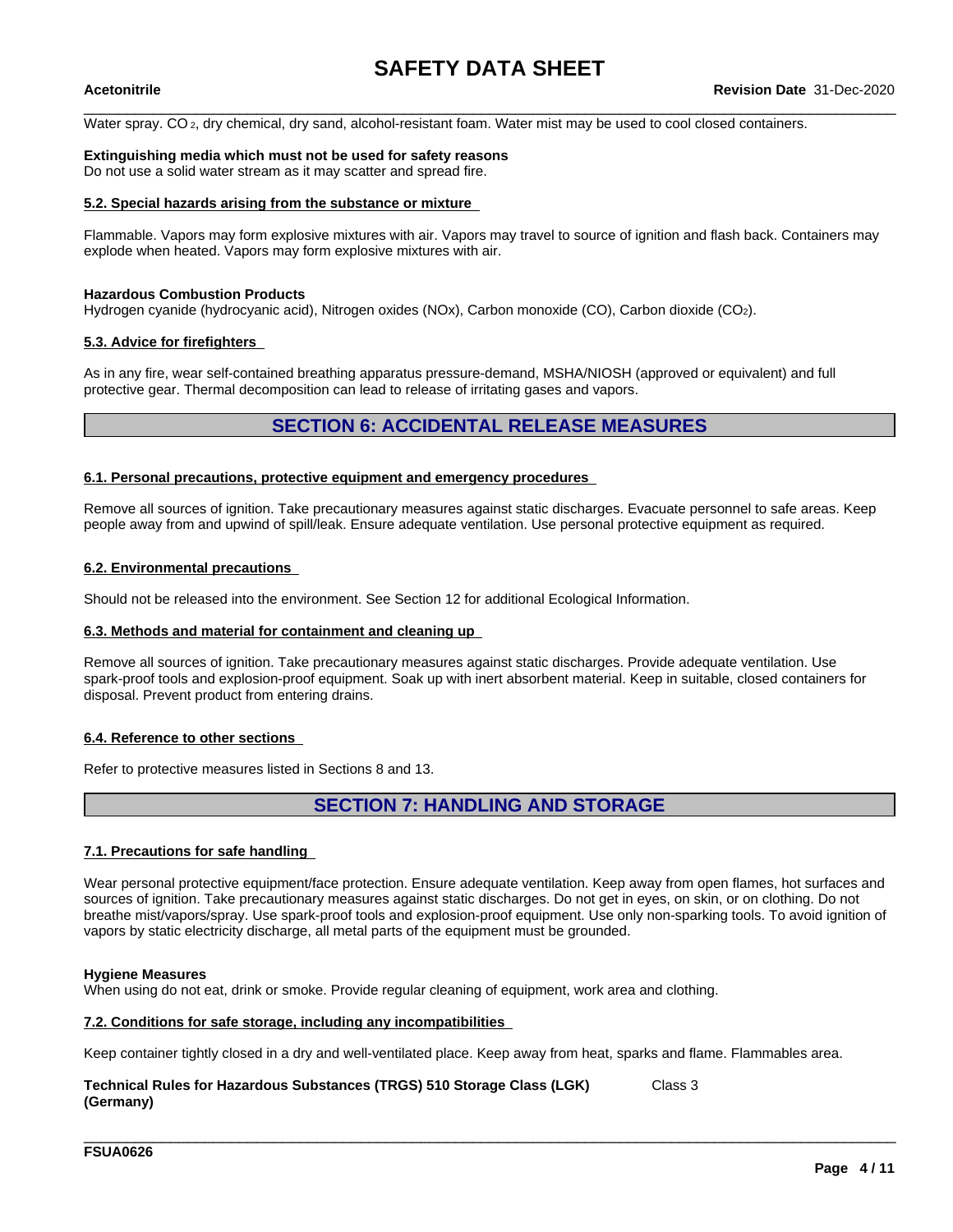#### **7.3. Specific end use(s)**

Use in laboratories

### **SECTION 8: EXPOSURE CONTROLS/PERSONAL PROTECTION**

#### **8.1. Control parameters**

#### **Exposure limits**

List source(s): **EU** - Commission Directive (EU) 2019/1831 of 24 October 2019 establishing a fifth list ofindicative occupational exposure limit values pursuant to Council Directive 98/24/EC and amending Commission Directive 2000/39/EC UK - EH40/2005 Work Exposure Limits, Third edition. Published 2018. **IRE -** 2018 Code of Practice for the Chemical Agents Regulations, Schedule 1. Published by the Health and Safety Authority

| Component    | The United Kingdom                 | <b>European Union</b>  | Ireland                     |
|--------------|------------------------------------|------------------------|-----------------------------|
| Acetonitrile | STEL: 60 ppm 15 min                | TWA: 40 ppm (8hr)      | TWA: 40 ppm 8 hr.           |
|              | STEL: 102 mg/m <sup>3</sup> 15 min | TWA: 70 mg/m $3$ (8hr) | TWA: 70 mg/m $3$ 8 hr.      |
|              | TWA: $40$ ppm $8$ hr               | Skin                   | STEL: 120 ppm 15 min        |
|              | TWA: 68 mg/m $3$ 8 hr              |                        | $STEL: 310$ mg/m $3$ 15 min |
|              |                                    |                        | Skin                        |

#### **Biological limit values**

This product, as supplied, does not contain any hazardous materials with biological limits established by the region specific regulatory bodies

#### **Monitoring methods**

BS EN 14042:2003 Title Identifier: Workplace atmospheres. Guide for the application and use of procedures for the assessment of exposure to chemical and biological agents.

MDHS70 General methods for sampling airborne gases and vapours

MDHS 88 Volatile organic compounds in air. Laboratory method using diffusive samplers, solvent desorption and gas chromatography

MDHS 96 Volatile organic compounds in air - Laboratory method using pumped solid sorbent tubes, solvent desorption and gas chromatography

#### **Derived No Effect Level (DNEL)** See table for values

| <b>Route of exposure</b> | Acute effects (local) | <b>Acute effects</b><br>(systemic) | <b>Chronic effects</b><br>(local) | <b>Chronic effects</b><br>(systemic) |
|--------------------------|-----------------------|------------------------------------|-----------------------------------|--------------------------------------|
| Oral                     |                       |                                    |                                   |                                      |
| <b>Dermal</b>            |                       |                                    |                                   | 32.2 mg/kg bw/day                    |
| <b>Inhalation</b>        | 40.6 ppm              | $40.6$ ppm                         | $40.6$ ppm                        | $40.6$ ppm                           |
|                          | $(68 \text{ mg/m}^3)$ | $(68 \text{ mg/m}^3)$              | $(68 \text{ mg/m}^3)$             | $(68 \text{ mg/m}^3)$                |

**Predicted No Effect Concentration** See values below. **(PNEC)**

| <b>Fresh water</b>          | 10 mg/l                 |
|-----------------------------|-------------------------|
| <b>Fresh water sediment</b> | 7.54 mg/kg dw           |
| <b>Marine water</b>         | 1 $mq/l$                |
| <b>Water Intermittent</b>   | $10 \text{ mg/l}$       |
| Microorganisms in sewage    | $32 \text{ mg/l}$       |
| treatment                   |                         |
| Soil (Agriculture)          | $2.41 \text{ mg/kg}$ dw |

#### **8.2. Exposure controls**

#### **Engineering Measures**

Ensure adequate ventilation, especially in confined areas. Ensure that eyewash stations and safety showers are close to the workstation location. Use explosion-proof electrical/ventilating/lighting/equipment.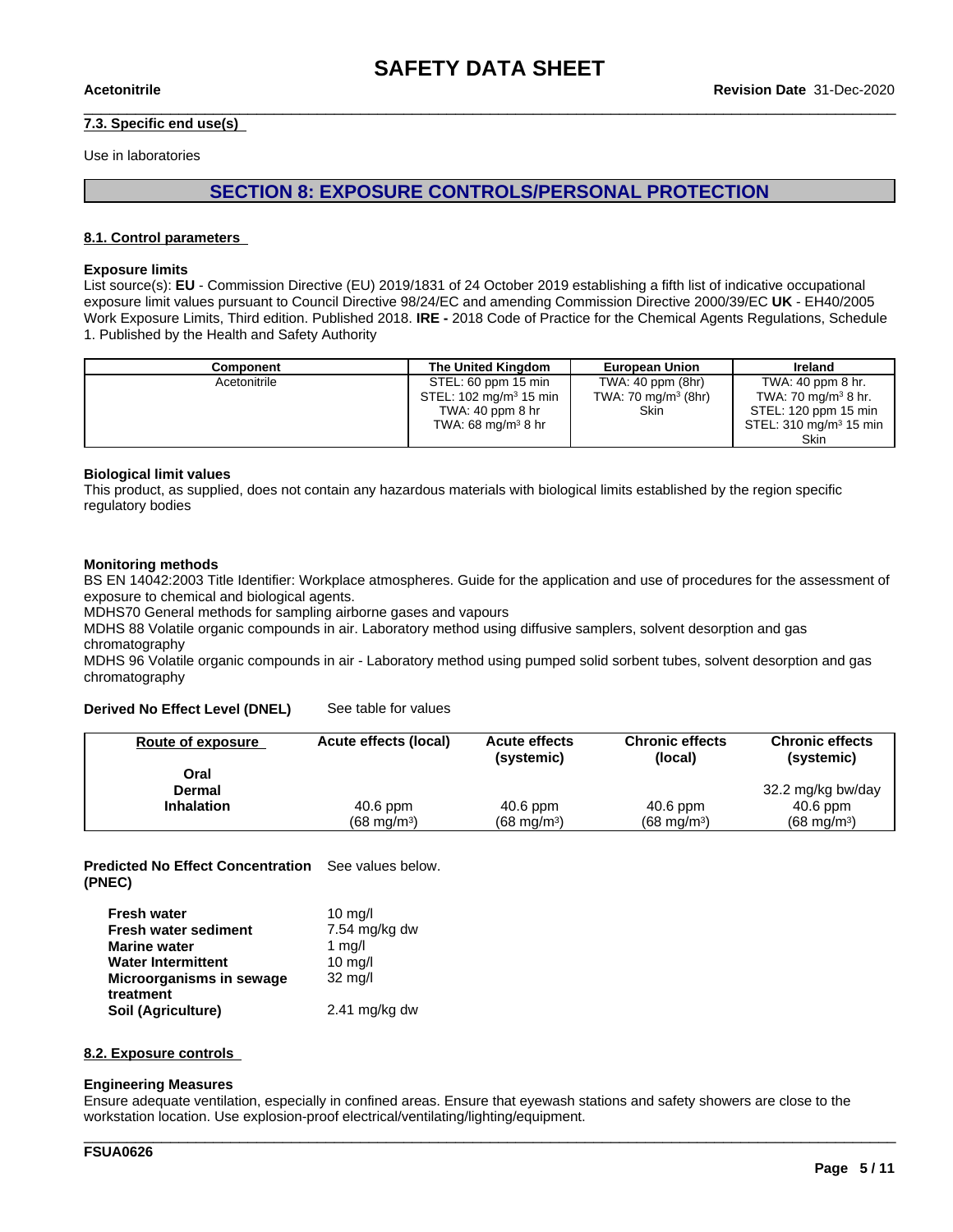Wherever possible, engineering control measures such as the isolation or enclosure of the process, the introduction of process or equipment changes to minimise release or contact, and the use of properly designed ventilation systems, should be adopted to control hazardous materials at source

| Personal protective equipment<br><b>Eve Protection</b> |                                           | Goggles (European standard - EN 166) |                                         |                                                                                                     |
|--------------------------------------------------------|-------------------------------------------|--------------------------------------|-----------------------------------------|-----------------------------------------------------------------------------------------------------|
| <b>Hand Protection</b>                                 |                                           | Protective gloves                    |                                         |                                                                                                     |
| Glove material<br>Butyl rubber                         | <b>Breakthrough time</b><br>> 480 minutes | <b>Glove thickness</b><br>$0.35$ mm  | <b>EU</b> standard<br>EN 374<br>Level 6 | Glove comments<br>As tested under EN374-3 Determination of<br>Resistance to Permeation by Chemicals |
| Neoprene gloves                                        | $< 60$ minutes                            | $0.45$ mm                            |                                         |                                                                                                     |
| Skin and body protection                               |                                           |                                      |                                         | Wear appropriate protective gloves and clothing to prevent skin exposure                            |

Inspect gloves before use.

Please observe the instructions regarding permeability and breakthrough time which are provided by the supplier of the gloves. (Refer to manufacturer/supplier for information)

Ensure gloves are suitable for the task: Chemical compatability, Dexterity, Operational conditions, User susceptibility, e.g. sensitisation effects, also take into consideration the specific local conditions under which the product is used, such as the danger of cuts, abrasion.

Remove gloves with care avoiding skin contamination.

| <b>Respiratory Protection</b> | When workers are facing concentrations above the exposure limit they must use<br>appropriate certified respirators.<br>To protect the wearer, respiratory protective equipment must be the correct fit and be used<br>and maintained properly                       |
|-------------------------------|---------------------------------------------------------------------------------------------------------------------------------------------------------------------------------------------------------------------------------------------------------------------|
| Large scale/emergency use     | Use a NIOSH/MSHA or European Standard EN 136 approved respirator if exposure limits<br>are exceeded or if irritation or other symptoms are experienced<br>Recommended Filter type: low boiling organic solvent Type AX Brown conforming to<br>EN371                 |
| Small scale/Laboratory use    | Use a NIOSH/MSHA or European Standard EN 149:2001 approved respirator if exposure<br>limits are exceeded or if irritation or other symptoms are experienced.<br><b>Recommended half mask:-</b> Valve filtering: EN405; or; Half mask: EN140; plus filter, EN<br>141 |
|                               |                                                                                                                                                                                                                                                                     |

**Environmental exposure controls** No information available.

# **SECTION 9: PHYSICAL AND CHEMICAL PROPERTIES**

#### **9.1. Information on basic physical and chemical properties**

| <b>Physical State</b>            | Liquid                        |                                          |
|----------------------------------|-------------------------------|------------------------------------------|
| Appearance                       | Colorless                     |                                          |
| Odor                             | aromatic                      |                                          |
| <b>Odor Threshold</b>            | $170$ ppm                     |                                          |
| <b>Melting Point/Range</b>       | $-46$ °C / $-50.8$ °F         |                                          |
| <b>Softening Point</b>           | No data available             |                                          |
| <b>Boiling Point/Range</b>       | 81 - 82 °C / 177.8 - 179.6 °F | @ 760 mmHg                               |
| <b>Flammability (liquid)</b>     | Highly flammable              | On basis of test data                    |
| <b>Flammability (solid,gas)</b>  | Not applicable                | Liquid                                   |
| <b>Explosion Limits</b>          | <b>Lower</b> $3$ vol $\%$     |                                          |
|                                  | <b>Upper</b> $16$ vol $\%$    |                                          |
| <b>Flash Point</b>               | 12.8 °C / 55 °F               | <b>Method -</b> No information available |
| <b>Autoignition Temperature</b>  | 525 °C / 977 °F               |                                          |
| <b>Decomposition Temperature</b> | No data available             |                                          |

\_\_\_\_\_\_\_\_\_\_\_\_\_\_\_\_\_\_\_\_\_\_\_\_\_\_\_\_\_\_\_\_\_\_\_\_\_\_\_\_\_\_\_\_\_\_\_\_\_\_\_\_\_\_\_\_\_\_\_\_\_\_\_\_\_\_\_\_\_\_\_\_\_\_\_\_\_\_\_\_\_\_\_\_\_\_\_\_\_\_\_\_\_\_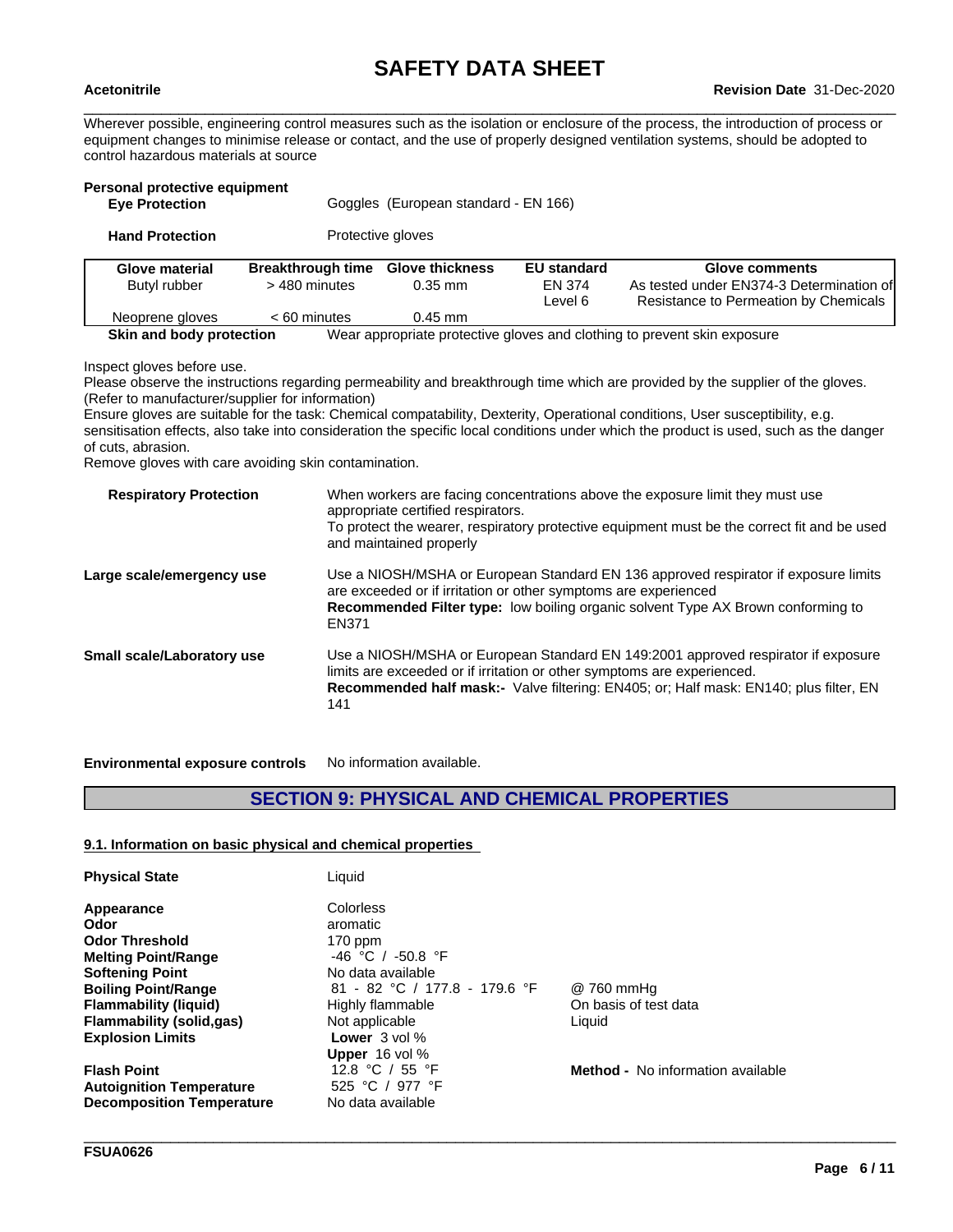| <b>Acetonitrile</b>                            |                                                           |               | <b>Revision Date 31-Dec-2020</b> |
|------------------------------------------------|-----------------------------------------------------------|---------------|----------------------------------|
| рH                                             | No information available                                  |               |                                  |
| <b>Viscosity</b>                               | 0.36 $\,$ cP at 20 $\,^{\circ}$ C                         |               |                                  |
| <b>Water Solubility</b>                        | Miscible                                                  |               |                                  |
| Solubility in other solvents                   | No information available                                  |               |                                  |
| <b>Partition Coefficient (n-octanol/water)</b> |                                                           |               |                                  |
| <b>Component</b>                               | log Pow                                                   |               |                                  |
| Acetonitrile                                   | $-0.34$                                                   |               |                                  |
| <b>Vapor Pressure</b>                          | 97 mbar @ 20 °C                                           |               |                                  |
| Density / Specific Gravity                     | 0.781                                                     |               |                                  |
| <b>Bulk Density</b>                            | Not applicable                                            | Liquid        |                                  |
| <b>Vapor Density</b>                           | 1.42                                                      | $(Air = 1.0)$ |                                  |
| <b>Particle characteristics</b>                | Not applicable (liquid)                                   |               |                                  |
| 9.2. Other information                         |                                                           |               |                                  |
| <b>Molecular Formula</b>                       | $C2$ H <sub>3</sub> N                                     |               |                                  |
| <b>Molecular Weight</b>                        | 41.05                                                     |               |                                  |
| <b>Explosive Properties</b>                    | Not explosive Vapors may form explosive mixtures with air |               |                                  |
| <b>Oxidizing Properties</b>                    | Not oxidising                                             |               |                                  |
| <b>Evaporation Rate</b>                        | 5.79 - (Butyl Acetate = $1.0$ )                           |               |                                  |

# **SECTION 10: STABILITY AND REACTIVITY**

| 10.1. Reactivity                                              | None known, based on information available                                                                        |
|---------------------------------------------------------------|-------------------------------------------------------------------------------------------------------------------|
| 10.2. Chemical stability                                      | Stable under normal conditions.                                                                                   |
| 10.3. Possibility of hazardous reactions                      |                                                                                                                   |
| <b>Hazardous Polymerization</b><br><b>Hazardous Reactions</b> | Hazardous polymerization does not occur.<br>No information available.                                             |
| 10.4. Conditions to avoid                                     | Incompatible products. Keep away from open flames, hot surfaces and sources of ignition.<br>Exposure to moisture. |
| 10.5. Incompatible materials                                  | Strong oxidizing agents. Strong acids. Reducing Agent. Bases.                                                     |
| 10.6. Hazardous decomposition products                        |                                                                                                                   |

Hydrogen cyanide (hydrocyanic acid). Nitrogen oxides (NOx). Carbon monoxide (CO). Carbon dioxide (CO<sub>2</sub>).

\_\_\_\_\_\_\_\_\_\_\_\_\_\_\_\_\_\_\_\_\_\_\_\_\_\_\_\_\_\_\_\_\_\_\_\_\_\_\_\_\_\_\_\_\_\_\_\_\_\_\_\_\_\_\_\_\_\_\_\_\_\_\_\_\_\_\_\_\_\_\_\_\_\_\_\_\_\_\_\_\_\_\_\_\_\_\_\_\_\_\_\_\_\_

# **SECTION 11: TOXICOLOGICAL INFORMATION**

### **11.1. Information on hazard classes as defined in Regulation (EC) No 1272/2008**

#### **Product Information**

| (a) acute toxicity; |            |
|---------------------|------------|
| Oral                | Category 4 |
| Dermal              | Category 4 |
| <b>Inhalation</b>   | Category 4 |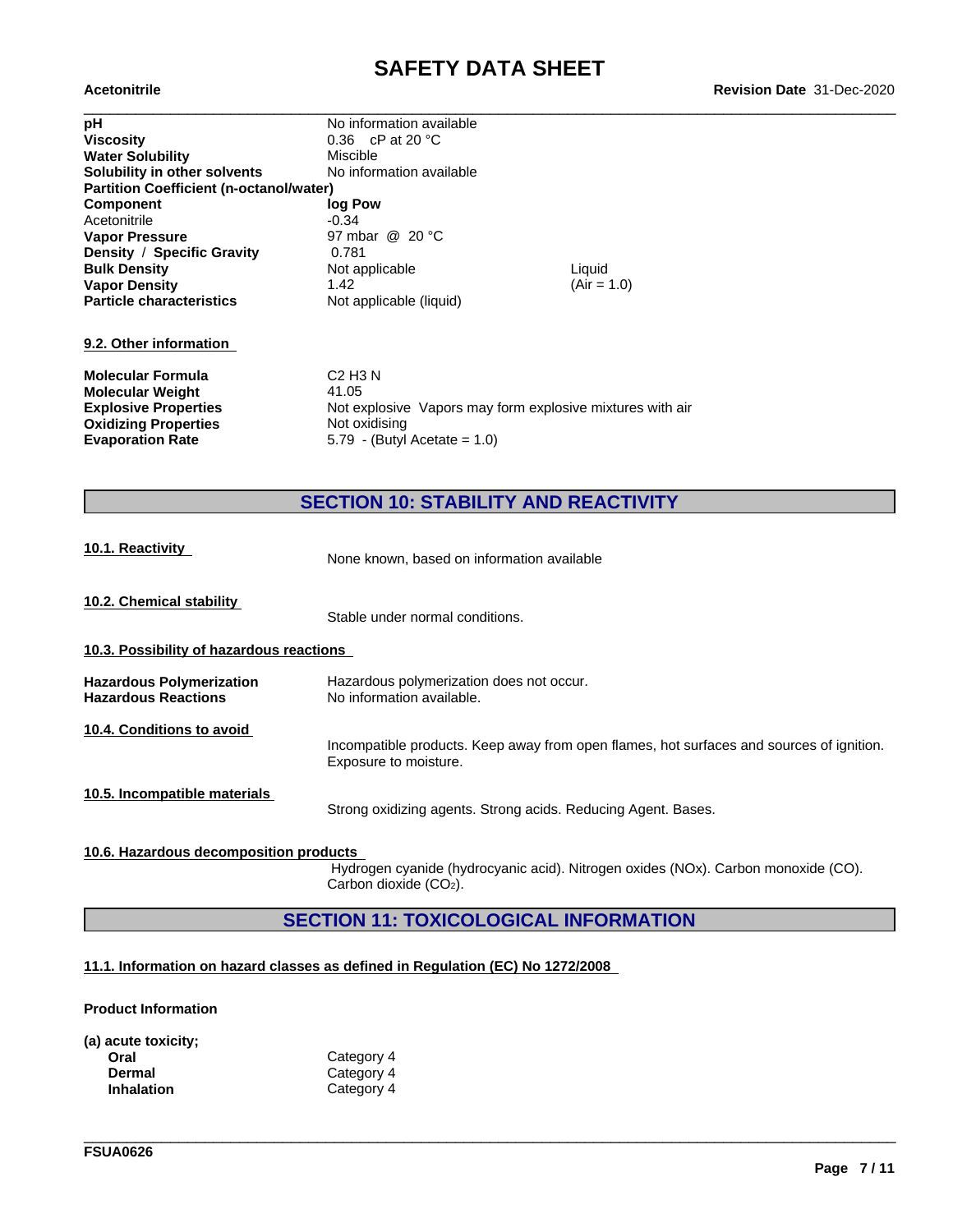# **SAFETY DATA SHEET**<br>Revision Date 31-Dec-2020

| <b>Acetonitrile</b>                                                                                                                |                                                                  |                                                                                                                                                                                                                                                              | Revision Date 31-Dec-2020                         |
|------------------------------------------------------------------------------------------------------------------------------------|------------------------------------------------------------------|--------------------------------------------------------------------------------------------------------------------------------------------------------------------------------------------------------------------------------------------------------------|---------------------------------------------------|
| <b>Component</b>                                                                                                                   | LD50 Oral                                                        | <b>LD50 Dermal</b>                                                                                                                                                                                                                                           | <b>LC50 Inhalation</b>                            |
| Acetonitrile                                                                                                                       | $ATE = 617$ mg/kg<br>450-787 mg/kg (Rat)<br>2460 mg/kg (Rat)     | > 2000 mg/kg (Rabbit)                                                                                                                                                                                                                                        | $\overline{ATE}$ = 3587 ppm<br>7551 ppm (Rat) 8 h |
| (b) skin corrosion/irritation;                                                                                                     |                                                                  | Based on available data, the classification criteria are not met                                                                                                                                                                                             |                                                   |
| (c) serious eye damage/irritation;                                                                                                 | Category 2                                                       |                                                                                                                                                                                                                                                              |                                                   |
| (d) respiratory or skin sensitization;<br><b>Respiratory</b><br><b>Skin</b>                                                        |                                                                  | Based on available data, the classification criteria are not met<br>Based on available data, the classification criteria are not met                                                                                                                         |                                                   |
| (e) germ cell mutagenicity;                                                                                                        |                                                                  | Based on available data, the classification criteria are not met                                                                                                                                                                                             |                                                   |
| (f) carcinogenicity;                                                                                                               | Based on available data, the classification criteria are not met |                                                                                                                                                                                                                                                              |                                                   |
|                                                                                                                                    |                                                                  | There are no known carcinogenic chemicals in this product                                                                                                                                                                                                    |                                                   |
| (g) reproductive toxicity;                                                                                                         |                                                                  | Based on available data, the classification criteria are not met                                                                                                                                                                                             |                                                   |
| (h) STOT-single exposure;                                                                                                          |                                                                  | Based on available data, the classification criteria are not met                                                                                                                                                                                             |                                                   |
| (i) STOT-repeated exposure;                                                                                                        |                                                                  | Based on available data, the classification criteria are not met                                                                                                                                                                                             |                                                   |
| <b>Target Organs</b>                                                                                                               | None known.                                                      |                                                                                                                                                                                                                                                              |                                                   |
| (j) aspiration hazard;                                                                                                             |                                                                  | Based on available data, the classification criteria are not met                                                                                                                                                                                             |                                                   |
| Symptoms / effects, both acute and Symptoms of overexposure may be headache, dizziness, tiredness, nausea and vomiting.<br>delayed |                                                                  | Metabolism may release cyanide, which may result in headache, dizziness, weakness,<br>collapse, unconsciousness, and possible death. Inhalation of high vapor concentrations<br>may cause symptoms like headache, dizziness, tiredness, nausea and vomiting. |                                                   |
| 11.3. Information on other hozarde                                                                                                 |                                                                  |                                                                                                                                                                                                                                                              |                                                   |

#### **11.2. Information on other hazards**

| <b>Endocrine Disrupting Properties</b> | Assess endocrine disrupting properties for human health. This product does not contain any |
|----------------------------------------|--------------------------------------------------------------------------------------------|
|                                        | known or suspected endocrine disruptors.                                                   |

# **SECTION 12: ECOLOGICAL INFORMATION**

#### **12.1. Toxicity Ecotoxicity effects** .

| Component    | <b>Freshwater Fish</b>          | <b>Water Flea</b> | <b>Freshwater Algae</b> |
|--------------|---------------------------------|-------------------|-------------------------|
| Acetonitrile | $LC50: = 1850$ mg/L, 96h static |                   |                         |
|              | (Lepomis macrochirus)           |                   |                         |
|              | $LC50: = 1000$ mg/L, 96h static |                   |                         |
|              | (Pimephales promelas)           |                   |                         |
|              | LC50: 1600 - 1690 mg/L, 96h     |                   |                         |
|              | flow-through (Pimephales        |                   |                         |
|              | promelas)                       |                   |                         |
|              | $LC50: = 1650$ mg/L, 96h static |                   |                         |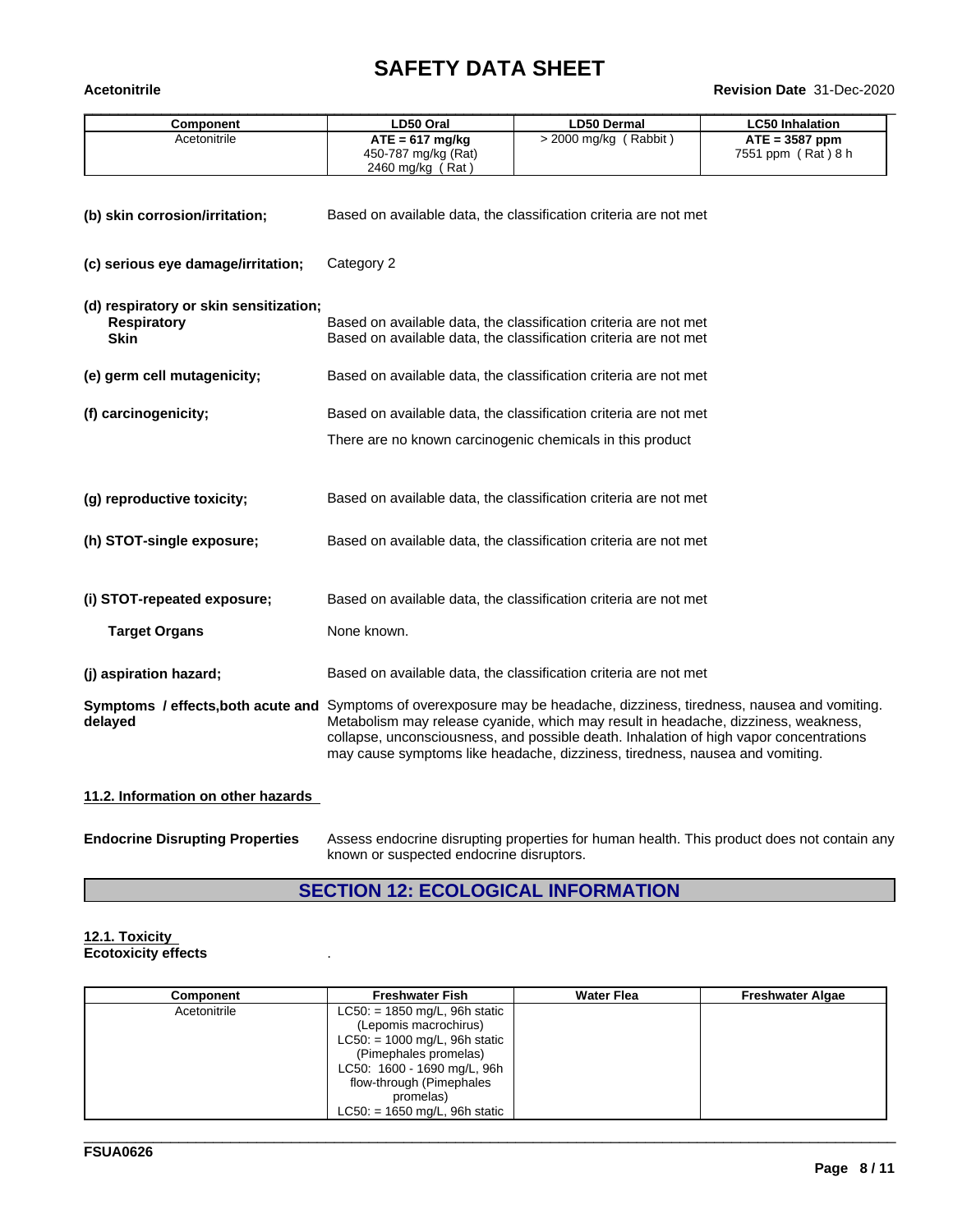# **SAFETY DATA SHEET**<br>Revision Date 31-Dec-2020

| .<br><b>Acetonitrile</b> |                       | <b>Revision Date 31-Dec-2020</b> |  |
|--------------------------|-----------------------|----------------------------------|--|
|                          | (Poecilia reticulata) |                                  |  |

| Component    | <b>Microtox</b>                                   | <b>M-Factor</b> |
|--------------|---------------------------------------------------|-----------------|
| Acetonitrile | $EC50 = 28000$ mg/L 48 h<br>$EC50 = 73$ mg/L 24 h |                 |
|              | $EC50 = 7500$ mg/L 15 h                           |                 |

# **12.2. Persistence and degradability**

Persistence is unlikely, based on information available.

#### **12.3. Bioaccumulative potential** MATERIAL DOES NOT BIOACCUMULATE

| ------           | Pow<br>I٥        | (B)<br>cation<br>тасто<br>-   |
|------------------|------------------|-------------------------------|
| ≏tonitrile<br>¬… | ≺<br>$-1$<br>◡.◡ | NС<br>--<br>available<br>171c |

| 12.4. Mobility in soil                                                                                 | The product contains volatile organic compounds (VOC) which will evaporate easily from all<br>surfaces Will likely be mobile in the environment due to its volatility. Disperses rapidly in<br>air |
|--------------------------------------------------------------------------------------------------------|----------------------------------------------------------------------------------------------------------------------------------------------------------------------------------------------------|
| 12.5. Results of PBT and vPvB<br>assessment                                                            | Substance is not considered persistent, bioaccumulative and toxic (PBT) / very persistent<br>and very bioaccumulative (vPvB).                                                                      |
| 12.6. Endocrine disrupting<br>properties<br><b>Endocrine Disruptor Information</b>                     | This product does not contain any known or suspected endocrine disruptors                                                                                                                          |
| 12.7. Other adverse effects<br><b>Persistent Organic Pollutant</b><br><b>Ozone Depletion Potential</b> | This product does not contain any known or suspected substance<br>This product does not contain any known or suspected substance                                                                   |

# **SECTION 13: DISPOSAL CONSIDERATIONS**

#### **13.1. Waste treatment methods**

| Waste from Residues/Unused<br><b>Products</b> | Waste is classified as hazardous. Dispose of in accordance with the European Directives<br>on waste and hazardous waste. Dispose of in accordance with local regulations.                                                                      |
|-----------------------------------------------|------------------------------------------------------------------------------------------------------------------------------------------------------------------------------------------------------------------------------------------------|
| <b>Contaminated Packaging</b>                 | Dispose of this container to hazardous or special waste collection point. Empty containers<br>retain product residue, (liquid and/or vapor), and can be dangerous. Keep product and<br>empty container away from heat and sources of ignition. |
| European Waste Catalogue (EWC)                | According to the European Waste Catalog, Waste Codes are not product specific, but<br>application specific.                                                                                                                                    |
| <b>Other Information</b>                      | Waste codes should be assigned by the user based on the application for which the product<br>was used. Do not flush to sewer. Can be landfilled or incinerated, when in compliance with<br>local regulations.                                  |

# **SECTION 14: TRANSPORT INFORMATION**

\_\_\_\_\_\_\_\_\_\_\_\_\_\_\_\_\_\_\_\_\_\_\_\_\_\_\_\_\_\_\_\_\_\_\_\_\_\_\_\_\_\_\_\_\_\_\_\_\_\_\_\_\_\_\_\_\_\_\_\_\_\_\_\_\_\_\_\_\_\_\_\_\_\_\_\_\_\_\_\_\_\_\_\_\_\_\_\_\_\_\_\_\_\_

#### **IMDG/IMO**

| 14.1. UN number                  | UN1648              |
|----------------------------------|---------------------|
| 14.2. UN proper shipping name    | <b>ACETONITRILE</b> |
| 14.3. Transport hazard class(es) |                     |
| 14.4. Packing group              |                     |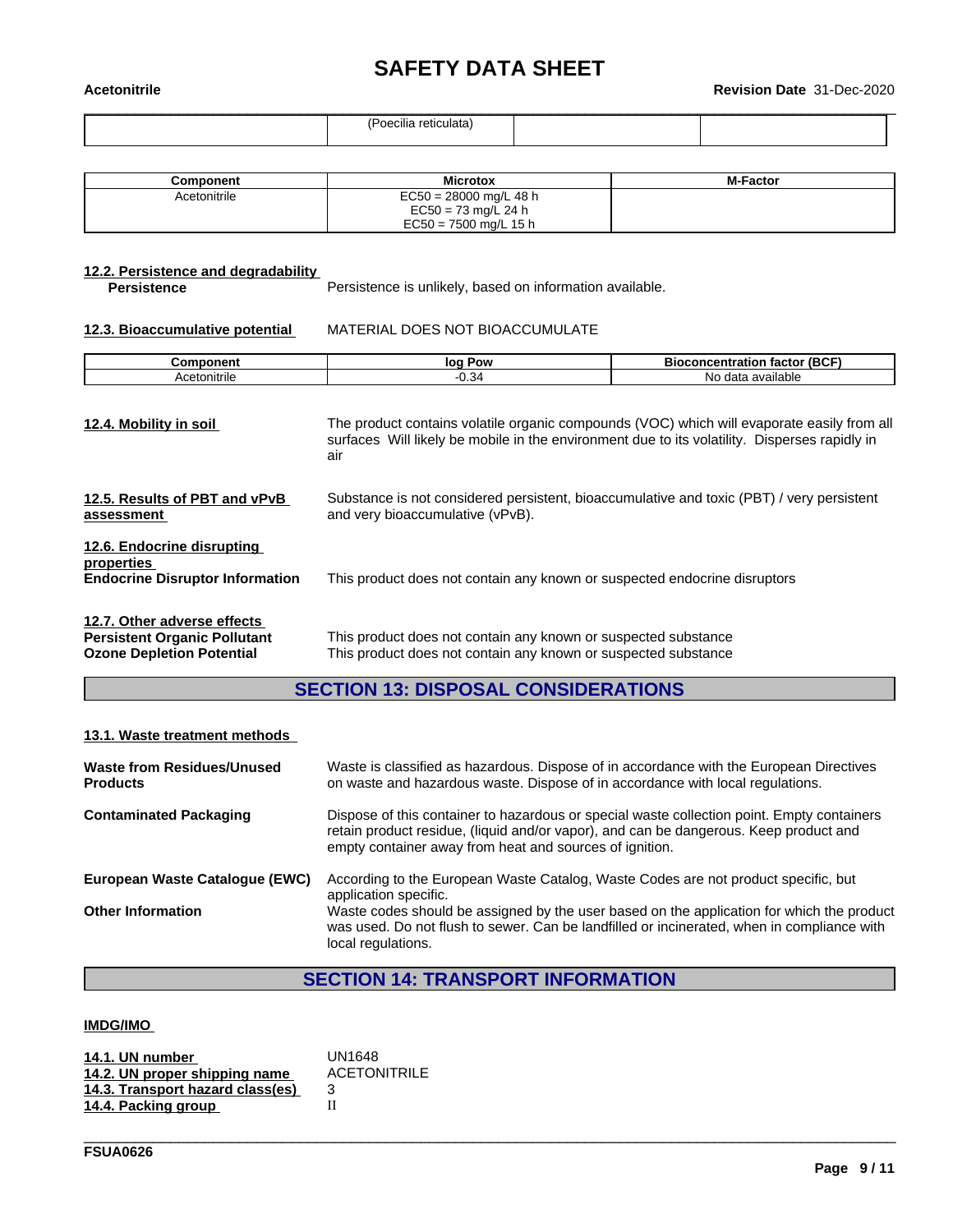#### **ADR**

| 14.1. UN number<br>14.2. UN proper shipping name<br>14.3. Transport hazard class(es)<br>14.4. Packing group | UN1648<br><b>ACETONITRILE</b><br>3<br>П |
|-------------------------------------------------------------------------------------------------------------|-----------------------------------------|
| <b>IATA</b>                                                                                                 |                                         |
| 14.1. UN number<br>14.2. UN proper shipping name<br>14.3. Transport hazard class(es)<br>14.4. Packing group | UN1648<br><b>ACETONITRILE</b><br>3<br>П |
| 14.5. Environmental hazards                                                                                 | No hazards identified                   |
| 14.6. Special precautions for user                                                                          | No special precautions required         |
| 14.7. Maritime transport in bulk<br>according to IMO instruments                                            | Not applicable, packaged goods          |

# **SECTION 15: REGULATORY INFORMATION**

#### **15.1. Safety, health and environmental regulations/legislation specific for the substance or mixture**

#### **International Inventories**

X = listed, Europe (EINECS/ELINCS/NLP), U.S.A. (TSCA), Canada (DSL/NDSL), Philippines (PICCS), China (IECSC), Japan (ENCS), Australia (AICS), Korea (ECL).

| Component         | <b>EINECS</b> | <b>ELINCS</b> | <b>NLP</b> | <b>TSCA</b> | <b>DSL</b> | <b>NDSL</b> | <b>PICCS</b> | <b>ENCS</b> | <b>IECSC</b> | <b>AICS</b> | <b>KECL</b>        |
|-------------------|---------------|---------------|------------|-------------|------------|-------------|--------------|-------------|--------------|-------------|--------------------|
| .<br>Acetonitrile | 200-835-2     |               |            |             |            |             |              |             |              |             | <b>KE</b><br>-0006 |
|                   |               |               |            |             |            |             |              |             |              |             |                    |

Regulation (EC) No 649/2012 of the European Parliament and of the Council of 4 July 2012 concerning the export and **import of dangerous chemicals** Not applicable

#### **National Regulations**

#### **WGK Classification** See table for values

| .component   | <br><br>$ -$<br><b>*many</b><br>www.<br>Classification<br>Water<br>uu | <b>ΤΔ</b> .<br><b>Class</b><br>_uft_<br>Germany |
|--------------|-----------------------------------------------------------------------|-------------------------------------------------|
| Acetonitrile | WGK2                                                                  |                                                 |

| Component                | <b>INRS</b><br>. Tables of<br>rance<br>diseases ا<br>' occupational        |
|--------------------------|----------------------------------------------------------------------------|
| Acetonitrile             | TMP) - RG 84<br><sup>-</sup> ableaux<br>; maladies professionnelles<br>des |
| -----<br>— —<br>.<br>- - | ------<br>.<br>.                                                           |

**UK** - Take note of Control of Substances Hazardous to Health Regulations (COSHH) 2002 and 2005 Amendment

#### **15.2. Chemical safety assessment**

A Chemical Safety Assessment/Report (CSA/CSR) has been conducted by the manufacturer/importer

### **SECTION 16: OTHER INFORMATION**